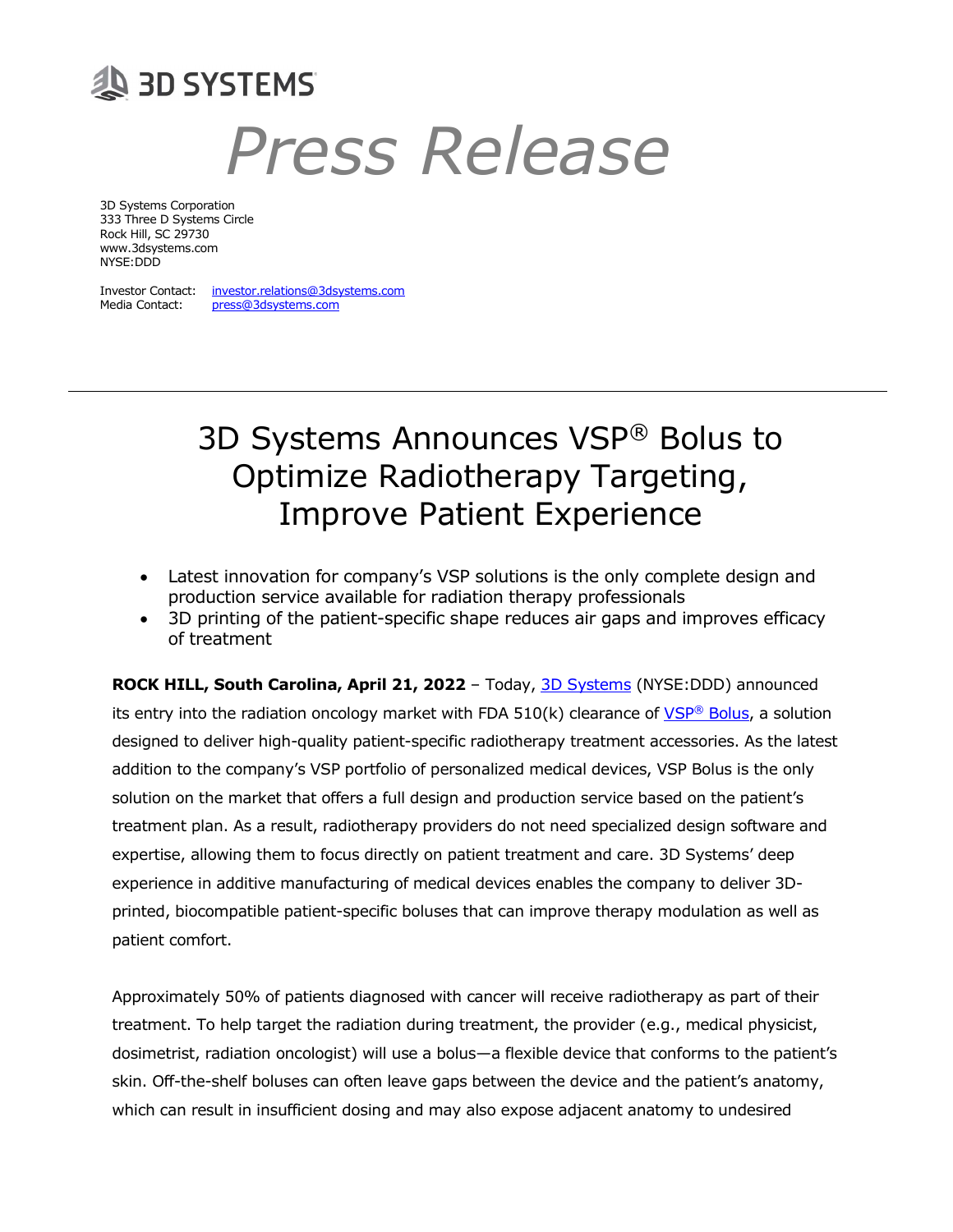radiation. With VSP Bolus, 3D Systems can design and deliver boluses that conform to a wide range of anatomies. The process begins with the patient's imaging data and input from the radiotherapy professional. Using this information, VSP Bolus is designed at the requested material thickness to optimize the radiotherapy targeting. With these capabilities built into the solution, radiotherapy professionals are freed from the time-consuming task of creating the design and fabricating the accessory themselves. Once designed, 3D Systems' engineers employ the company's additive manufacturing solutions to produce a high-quality bolus from a soft material that contours to the patient's anatomy, enabling more efficacious treatment and a more comfortable experience.

"Our new VSP Bolus product expands our capabilities to address yet another incredibly important application for personalized healthcare," said Menno Ellis, executive vice president, healthcare solutions, 3D Systems. "While radiotherapy has become recognized as a common course of treatment for cancer diagnoses, each case is as unique as each patient. Blending the experience of our biomedical engineers, our biocompatible materials, 3D printing technology, and best-inclass digital workflows, we are able to both design and produce patient-specific devices to help improve the delivery of radiotherapy treatment."

As a pioneer in personalized healthcare solutions, 3D Systems has worked with surgeons over the last decade to plan more than 140,000 patient-specific cases, and manufacture more than two million implants and instruments for 100+ CE-marked and FDA-cleared devices from its world-class, FDA registered, ISO 13485-certified facilities in Littleton, Colorado, and Leuven, Belgium. 3D Systems will showcase its solutions, including VSP Bolus, at the RSNA Medical 3D Printing in Practice event to be held April 22-24 in Chicago, Illinois. For more information, please visit the company's website.

## Forward-Looking Statements

Certain statements made in this release that are not statements of historical or current facts are forward-looking statements within the meaning of the Private Securities Litigation Reform Act of 1995. Forward-looking statements involve known and unknown risks, uncertainties and other factors that may cause the actual results, performance or achievements of the company to be materially different from historical results or from any future results or projections expressed or implied by such forward-looking statements. In many cases, forward-looking statements can be identified by terms such as "believes," "belief," "expects," "may," "will," "estimates," "intends," "anticipates" or "plans" or the